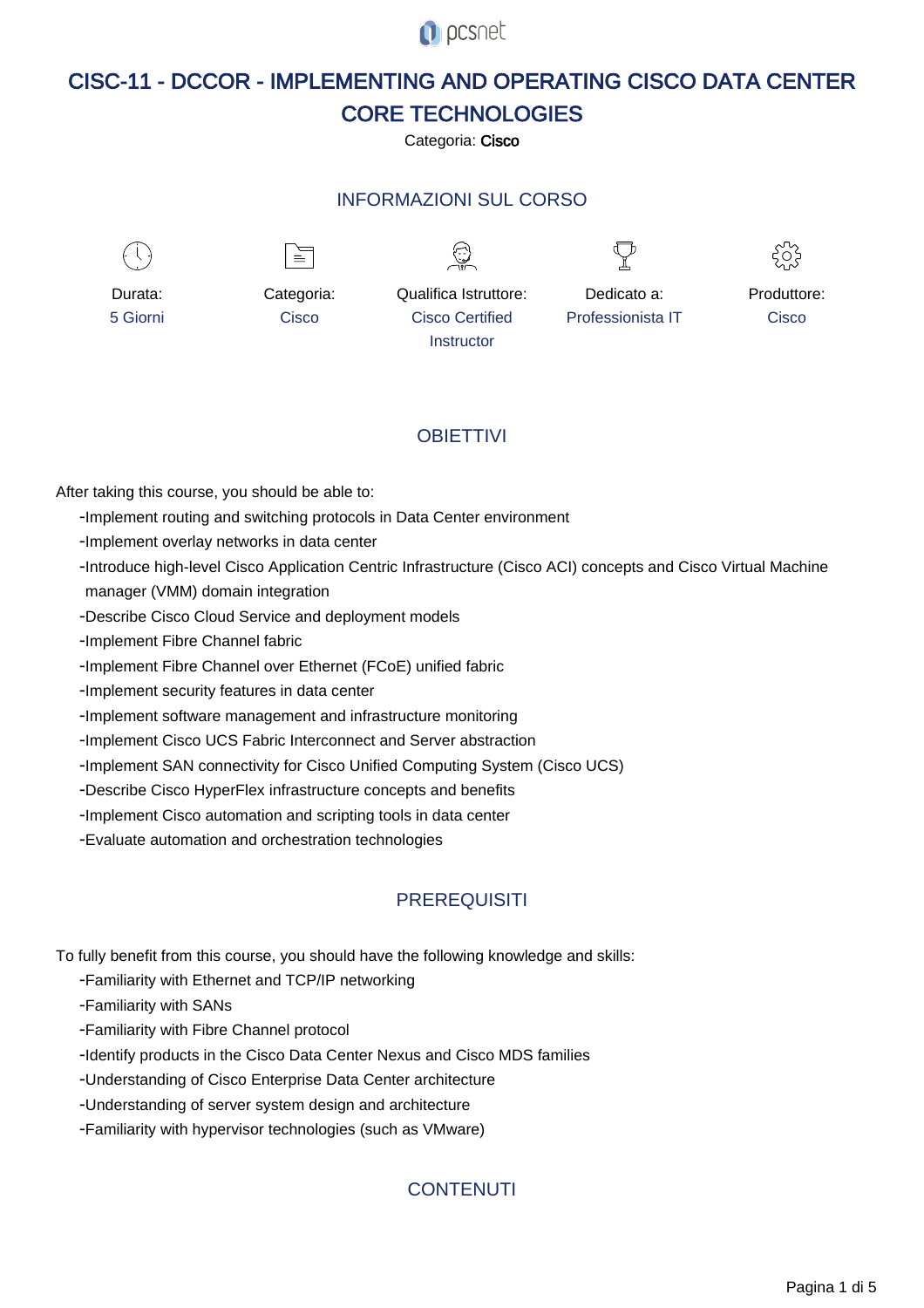

### Implementing Data Center Switching Protocols\*

- Spanning Tree Protocol

- Port Channels Overview

- Virtual Port Channels Overview

#### Implementing First-Hop Redundancy Protocols\*

- Hot Standby Router Protocol (HSRP) Overview
- Virtual Router Redundancy Protocol (VRRP) Overview
- First Hop Redundancy Protocol (FHRP) for IPv6

#### Implementing Routing in Data Center\*

- Open Shortest Path First (OSPF) v2 and Open Settlement Protocol (OSP) v3

- Border Gateway Protocol

#### Implementing Multicast in Data Center\*

- IP Multicast in Data Center Networks

- Internet Group Management Protocol (IGMP) and Multicast Listener Discovery (MLD)

- Multicast Distribution Trees and Routing Protocols

- IP Multicast on Cisco Nexus Switches

#### Implementing Data Center Overlay Protocols

- Cisco Overlay Transport Virtualization

- Virtual Extensible LAN

#### Implementing Network Infrastructure Security\*

- User Accounts and Role Based Access Control (RBAC)
- Authentication, Authorization, and Accounting (AAA) and SSH on Cisco NX-OS
- Keychain Authentication
- First Hop Security
- Media Access Control Security
- Control Plane Policing

#### Describing Cisco Application-Centric Infrastructure

- Cisco ACI Overview, Initialization, and Discovery

- Cisco ACI Management
- Cisco ACI Fabric Access Policies

## Describing Cisco ACI Building Blocks and VMM Domain Integration

- Tenant-Based Components
- Cisco ACI Endpoints and Endpoint Groups (EPG)
- Controlling Traffic Flow with Contracts
- Virtual Switches and Cisco ACI VMM Domains
- VMM Domain EPG Association
- Cisco ACI Integration with Hypervisor Solutions

## Describing Packet Flow in Data Center Network\*

- Data Center Traffic Flows

- Packet Flow in Cisco Nexus Switches
- Packet Flow in Cisco ACI Fabric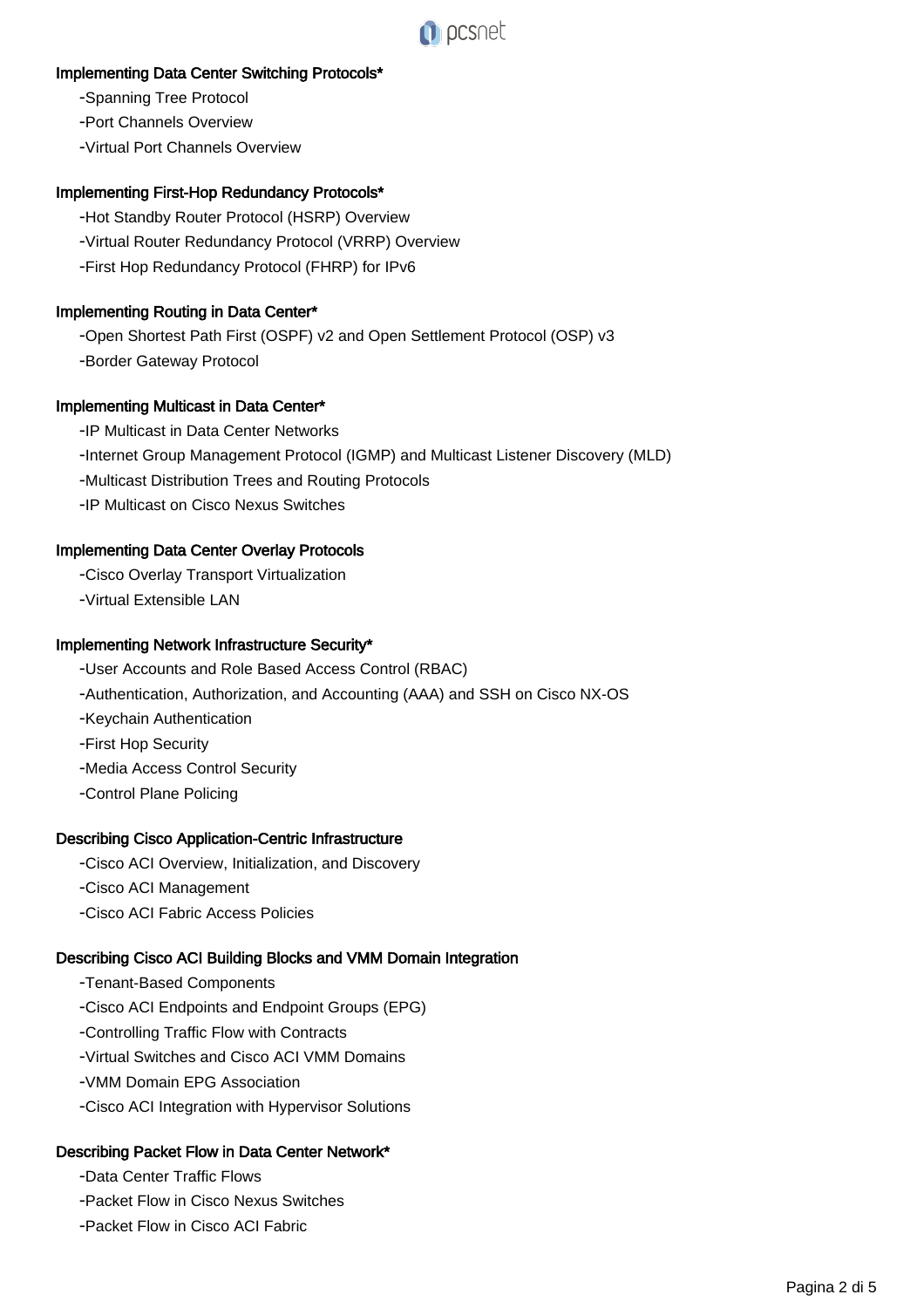

# Describing Cisco Cloud Service and Deployment Models

- Cloud Architectures

- Cloud Deployment Models

# Describing Data Center Network Infrastructure Management, Maintenance, and Operations\*

- Time Synchronization

- Network Configuration Management

- Software Updates

- Network Infrastructure Monitoring

# Explaining Cisco Network Assurance Concepts\*

- Need for Network Assurance

- Cisco Streaming Telemetry Overview

# Implementing Fibre Channel Fabric

- Fibre Channel Basics
- Virtual Storage Area Network (VSAN) Overview
- SAN Port Channels Overview
- Fibre Channel Domain Configuration Process

# Implementing Storage Infrastructure Services

- Distributed Device Aliases - Zoning - N-Port Identifier Virtualization (NPIV) and N-Port Virtualization (NPV) - Fibre Channel over IP - Network Access Server (NAS) Concepts - Storage Area Network (SAN) Design Options

## Implementing FCoE Unified Fabric

- Fibre Channel over Ethernet

- Describing FCoE

- FCoE Topology Options
- FCoE Implementation

## Implementing Storage Infrastructure Security\*

- User Accounts and RBAC
- Authentication, Authorization, and Accounting
- Fibre Channel Port Security and Fabric Binding

# Describing Data Center Storage Infrastructure Maintenance and Operations\*

- Time Synchronization
- Software Installation and Upgrade
- Storage Infrastructure Monitoring

# Describing Cisco UCS Server Form Factors\*

- Cisco UCS B-Series Blade Servers

- Cisco UCS C-Series Rack Servers

# Implementing Cisco Unified Computing Network Connectivity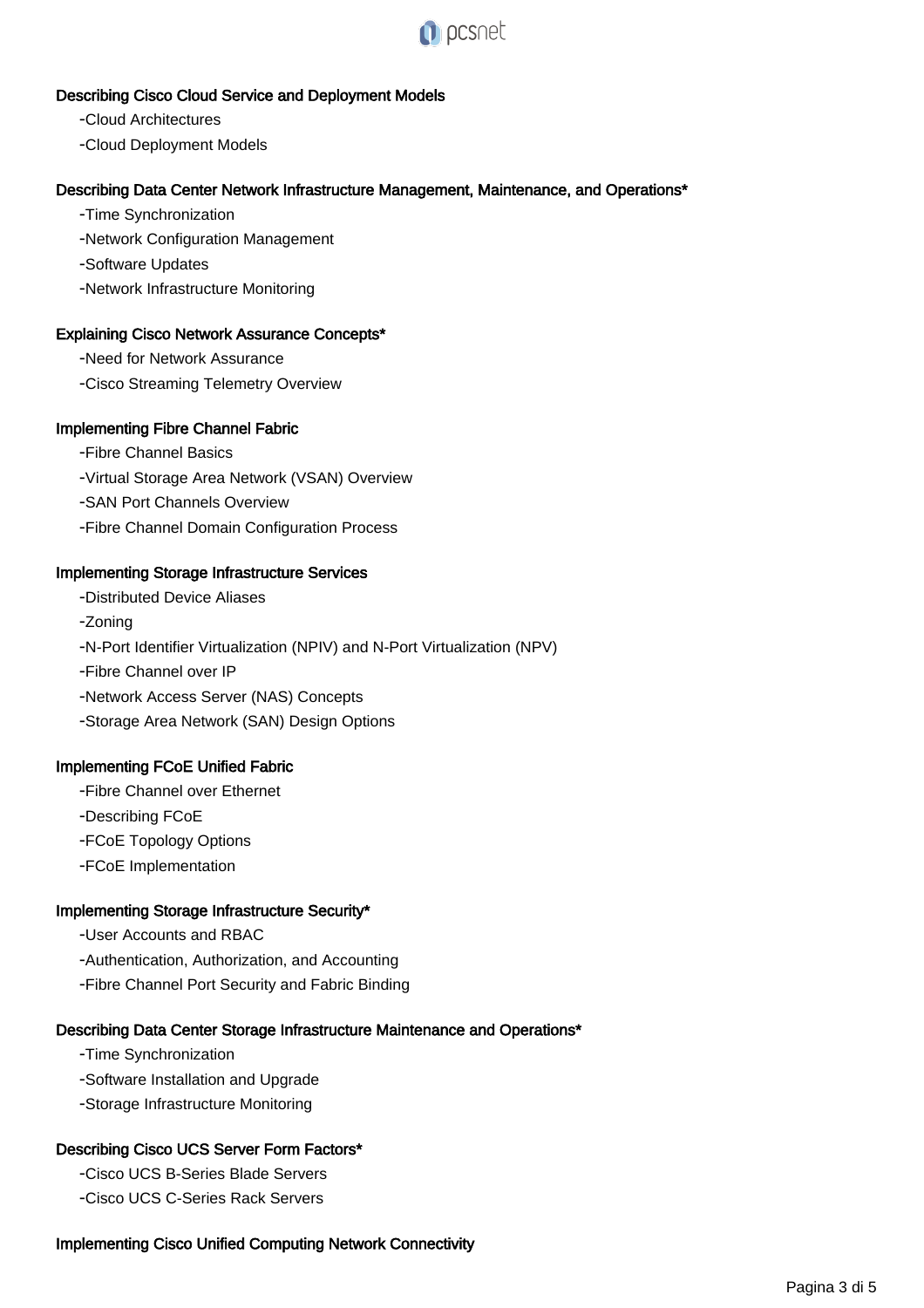

- Cisco UCS Fabric Interconnect

- Cisco UCS B-Series Connectivity
- Cisco UCS C-Series Integration

#### Implementing Cisco Unified Computing Server Abstraction

- Identity Abstraction

- Service Profile Templates

#### Implementing Cisco Unified Computing SAN Connectivity

- iSCSI Overview

- Fibre Channel Overview

- Implement FCoE

#### Implementing Unified Computing Security

- User Accounts and RBAC

- Options for Authentication

- Key Management

#### Introducing Cisco HyperFlex Systems\*

- Hyperconverged and Integrated Systems Overview

- Cisco HyperFlex Solution

- Cisco HyperFlex Scalability and Robustness

#### Describing Data Center Unified Computing Management, Maintenance, and Operations\*

- Compute Configuration Management
- Software Updates
- Infrastructure Monitoring
- Cisco Intersight

#### Implementing Cisco Data Center Automation and Scripting Tools\*

- Cisco NX-OS Programmability
- Scheduler Overview
- Cisco Embedded Event Manager Overview
- Bash Shell and Guest Shell for Cisco NX-OS
- Cisco Nexus API

#### Describing Cisco Integration with Automation and Orchestration Software Platforms

- Cisco and Ansible Integration Overview
- Cisco and Puppet Integration Overview
- Python in Cisco NX-OS and Cisco UCS

#### Describing Cisco Data Center Automation and Orchestration Technologies\*

- Power On Auto Provisioning
- Cisco Data Center Network Manager Overview
- Cisco UCS Director Fundamentals
- Cisco UCS PowerTool

\* This section is self-study material that can be done at your own pace after the instructor-led portion of the course.

#### Lab outline